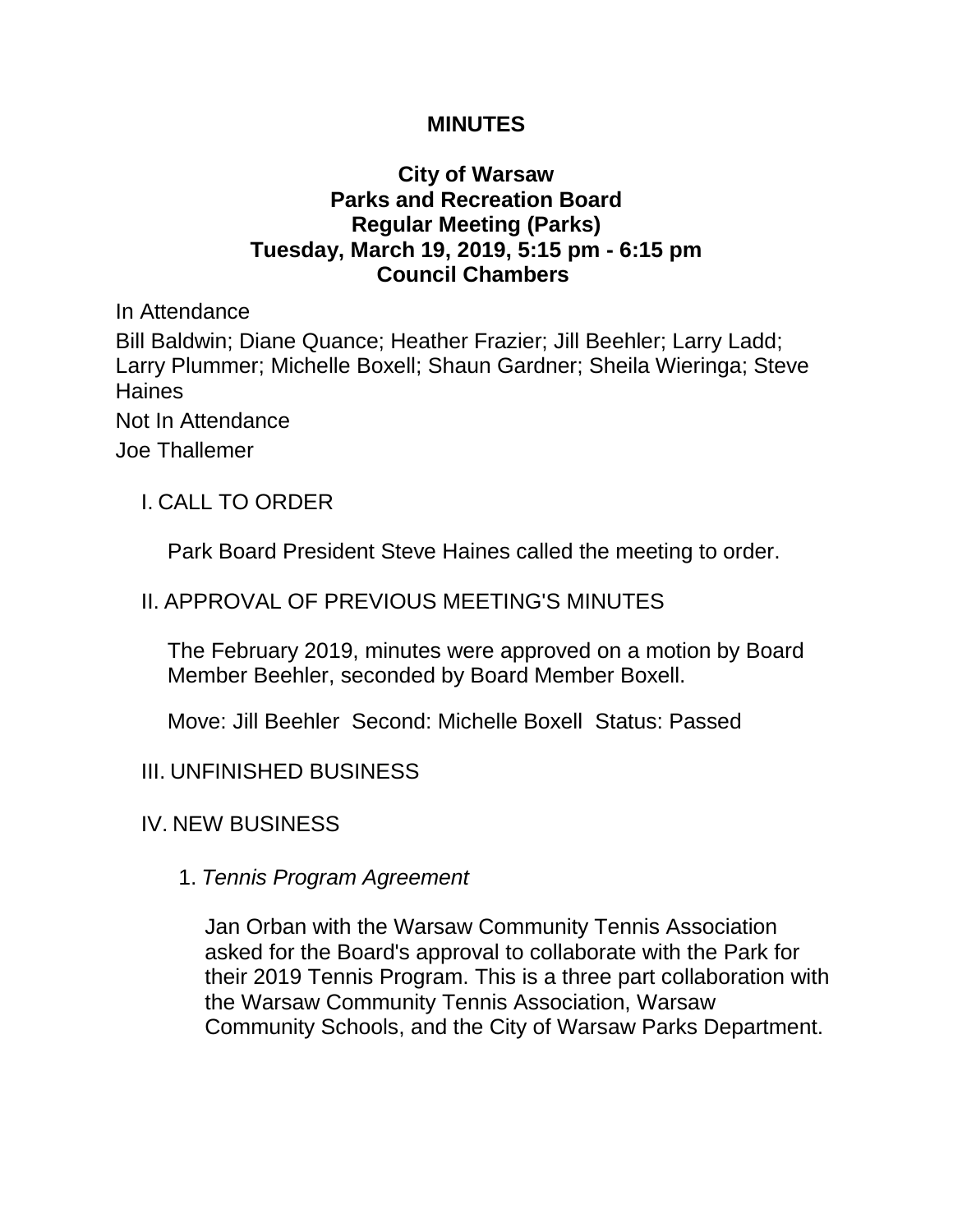This would be roughly the 17th year of providing this program with the City of Warsaw Parks Department support. The Park would contribute a maximum of \$6000.00, to help alleviate some of the costs for the participants of the program.

A motion to approve a collaboration with the Tennis Association for the 2019 Tennis Program, was approved on a motion by Board Member Boxell, seconded by Board Member Baldwin.

Move: Michelle Boxell Second: Bill Baldwin Status: Passed

2. *Willie Chili Tour Request* 

Dave Michaels with WAWC asked for the Board's permission to utilize the West Shelter for their Willie Chili Tour on May 15, 2019, and September 18, 2019. Michaels advised, this year they are planning to travel around to other smaller communities for the tour. However, the Parks will be the start and end of the tour.

The use of the West Shelter for the Willi Chili Tour was approved on a motion by Board Member Beehler, seconded by Board Member Ladd.

Move: Jill Beehler Second: Larry Ladd Status: Passed

3. *Maintenance Report* 

Maintenance Director Gardner advised winter refurbishing on the picnic tables, sawhorse tables and other items including the spiral slide at Lucerne Park, which has now been installed, has been completed. Spring cleaning at the shop has started, which includes cleaning the shop, reorganizing, painting items, and getting everything prepped for the mow season. The stump at Kelly Park was removed by G&G Hauling. Once the weather breaks, more work will occur at Kelly Park to prepare it for the playground equipment.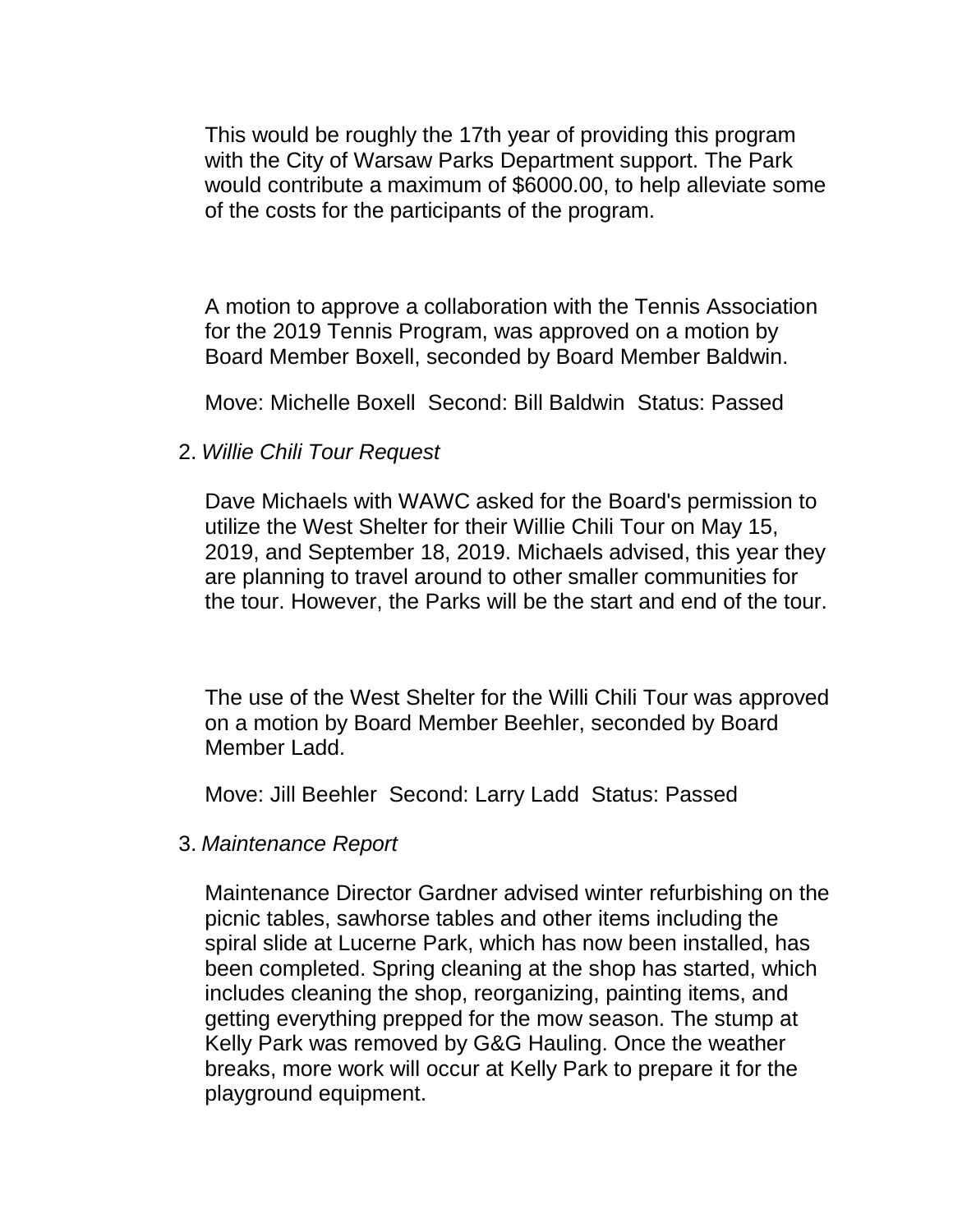We recently had a gentleman who completed the Turf Care Applicator's license. This now makes a total of 3 employees that are certified, 2 in Turf Care and 1 in Ornamental Beds.

#### 4. *Recreation Report*

Recreation Director Wieringa went over some program participation numbers along with informing the Board that vendor sign ups for the concerts have begun as well. The recreation guide for 2019 is in the final proofing stage and will be sent to the printers soon.

Superintendent Plummer advised we are still looking for seasonal positions, which include: laborers, lifeguards, recreation staff, and skate park staff. Interested parties can go to the City website: Warsaw.in.gov and find open positions along with apply online.

# V. OTHER MATTERS TO COME BEFORE THE BOARD

Superintendent Plummer informed the Park Board the final draft of the Pavilion schematic design will be present tomorrow (3/20/19). This will include several options, costs for each, and will be presented at the Park Board Meeting in April.

Further discussions with Building & Planning are in the final stages for the Lucerne Park Amphitheater, which will also be presented to the Board in April's meeting.

Plummer advised we should hear back within the next few weeks about the grants, which were applied for to help with Kelly Park.